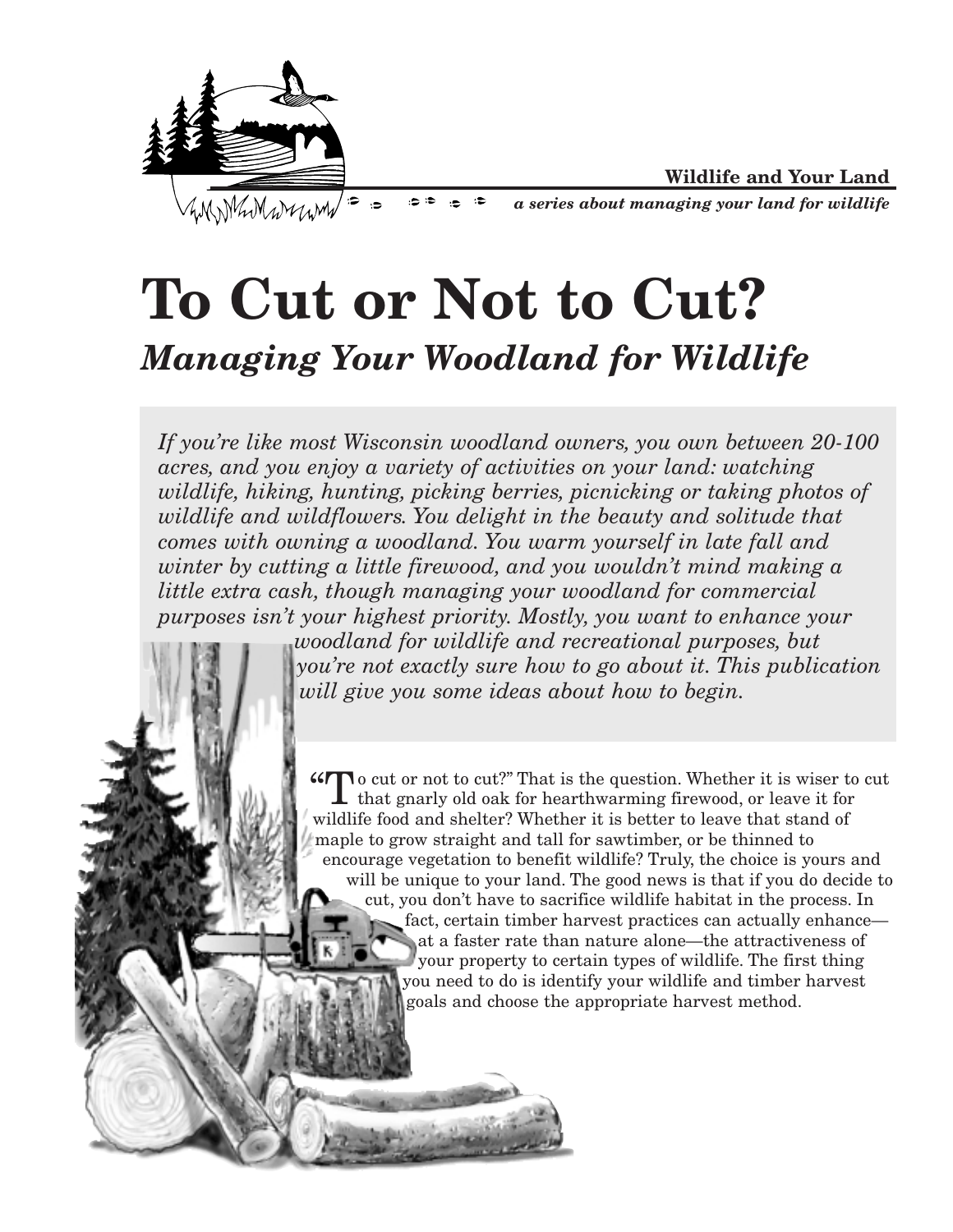# **To Cut or Not To Cut**



### *Keeping Wildlife in Mind*

*Which trees you cut can have a major impact on wildlife. With wildlife habitat as our goal, here's one way to cut a small patch of woodland. Be sure to clearly mark trees you want preserved if you are planning a timber sale. Do this in cooperation with a commercial timber operator. A professional forester or wildlife manager can help you identify the best wildlife trees.*

**Tree 1:** Preserve evergreen for cover value.

- **Tree 2:** Cut these tall, straight hardwoods for timber and to allow trees 1 and 8 room to grow for wildlife. Make brush piles with the slash.
- **Tree 3:** Same as tree 2.
- **Tree 4:** Preserve. Best acorn producer on the property.
- **Tree 5:** Preserve this den tree for fox family that lives there.

**Tree 6:** Preserve dying tree for insects for woodpeckers.

- **Tree 7:** Same as tree 2 and 3.
- **Tree 8:** Preserve oak sapling for future wildlife food.
- **Tree 9:** Preserve dead wood on the forest floor for salamanders, insects, snakes and chipmunks.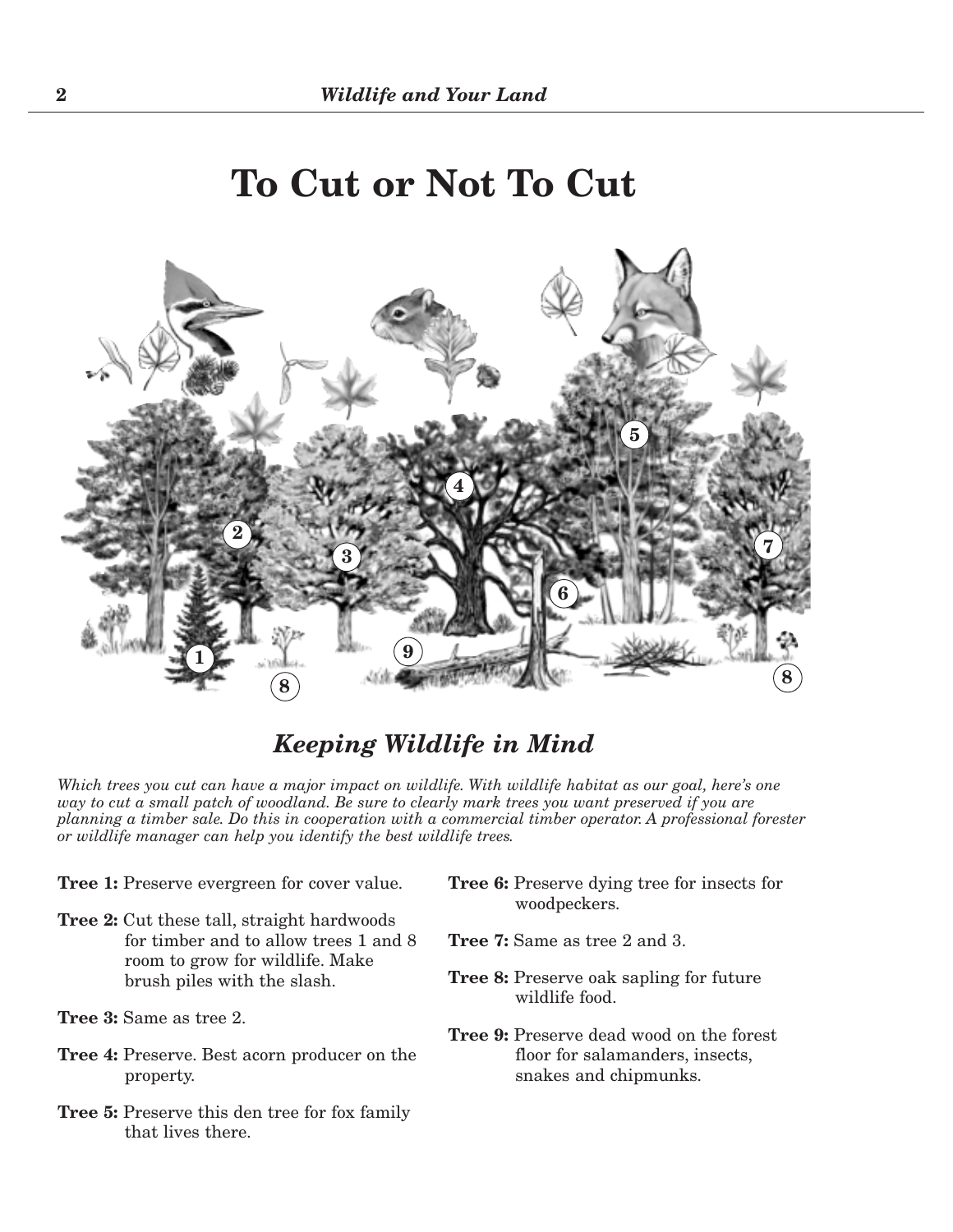# *Timber Management Basics*

How you cut your woodlot depends on the kinds of trees you have, their ages, sizes, the spacing between them, and their values to you for wildlife, aesthetics, recreation and lumber. You can choose from three basic methods to cut your woodlot: clearcutting, shelterwood cutting and selection cutting. Another option is to not cut at all. These methods are briefly described below, but before you begin a project, consult with a DNR forester and wildlife manager about your plans. <sup>Y</sup>**Clearcut** Y**Shelterwood** <sup>Y</sup>**Selection** Y**Nothing**

### *1. Clearcutting For Sunlovers Only*

A clearcut removes all trees in a given area in one cut. It is used to regenerate trees that require full sun such as aspen, tamarack, black spruce, birch, black cherry, red

pine, jack pine and sometimes oak. These sun-loving trees are often the first to sprout after a clearcut. That's why they're called *pioneers*. Once pioneer trees grow into small trees, they literally shade out new seedlings, making way for trees which prefer shade in order to sprout—maple, ash, basswood and beech. Eventually, these shadeloving trees will dominate the woodland unless you, or nature, take action. Windstorms, tornadoes, insect infestations, flooding and fires can simulate the effects of clearcutting, but since you can't control these events, you may want to take saw in hand and give nature a little help.

# *Clearcuts and Wildlife*

Fresh clearcuts make some people shudder. They think they are unsightly and harmful to the environment. Yet, within months of a carefully planned clearcut, the site is lush with new growth that many wildlife love, and at no loss to environmental quality.

White-tailed deer are attracted to the nutritious twig litter left over from an aspen clearcut. Later, the deer return to feed on the sun-loving plants that invade the newly harvested area. The thickets which quickly sprout provide excellent hiding places, not

only for does and their fawns, but for ruffed grouse. Grouse raise their broods in young aspen stands where they find both food and shelter from preying goshawks and

owls. Bear, rabbit, woodcock, butterflies, and a wide variety of songbirds such as indigo buntings, towhees, song sparrows, yellow warblers, yellowthroats and chestnut-sided warblers also find food and shelter in these young stands. One of Wisconsin's rarest warblers, Kirtland's warbler, requires young stands of jack pine. Jack pine require regeneration through clearcutting or burning.

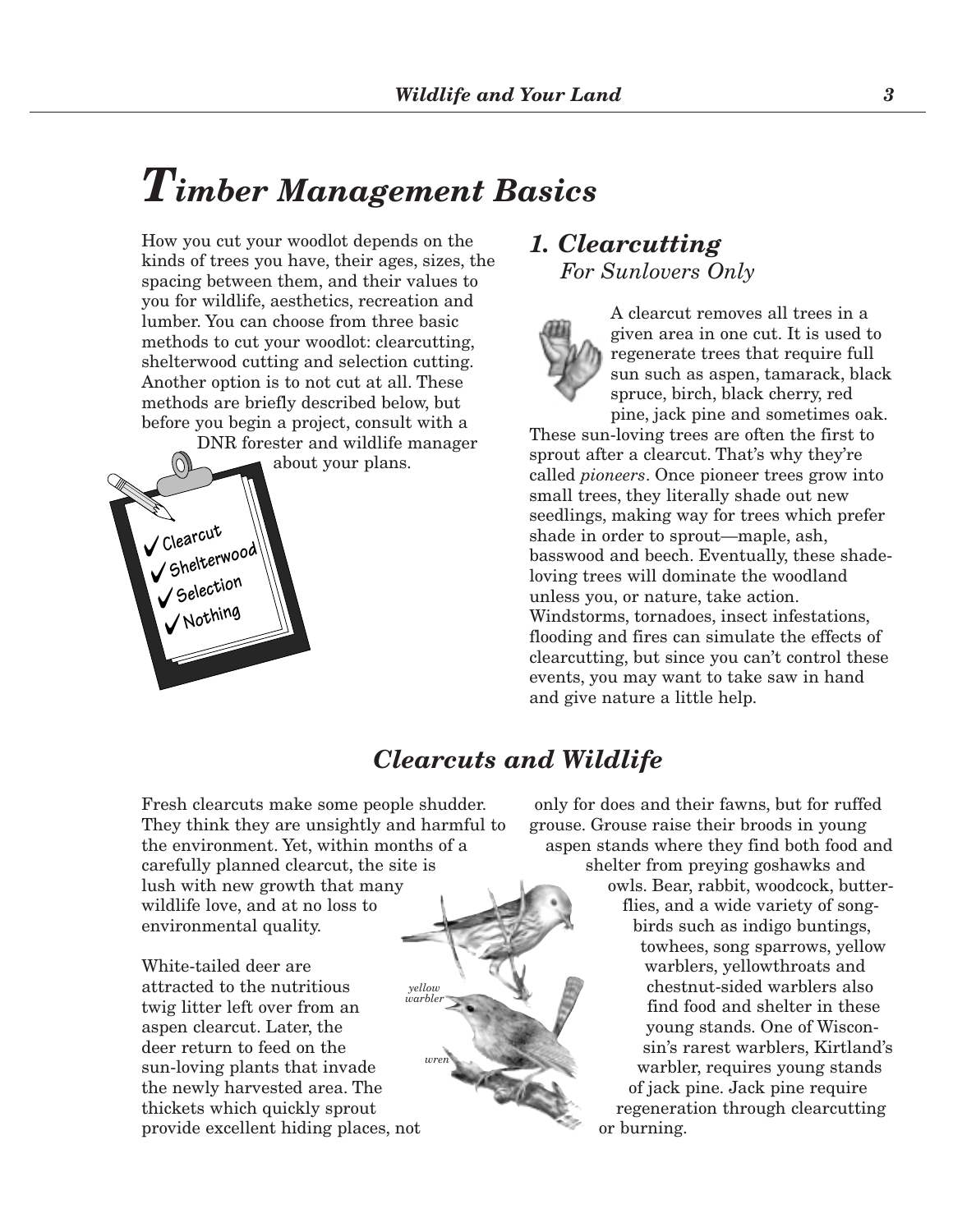

### **Clearcuts with Wildlife Considerations**

*Illustration adapted by permission from Pennsylvania Game Commission.*

- $\vee$  Make your clearcuts into irregular shapes if you want to favor edgeloving wildlife such as rabbits, deer and ruffed grouse. Irregular edges are also more natural in design.
- Y Leave an uncut area around roadways to create a visual buffer.
- Leave an uncut area around waterways to protect water quality.
- Seed log landings and roads for wildlife after the sale is completed.
- $\vee$  Leave dead trees and wildlife shrubs standing in clearcuts for songbirds and woodpeckers.
- $\blacktriangledown$  If possible, break up area to be clearcut into units 2-20 acres in size. Cut one or more of these parcels every 5 years.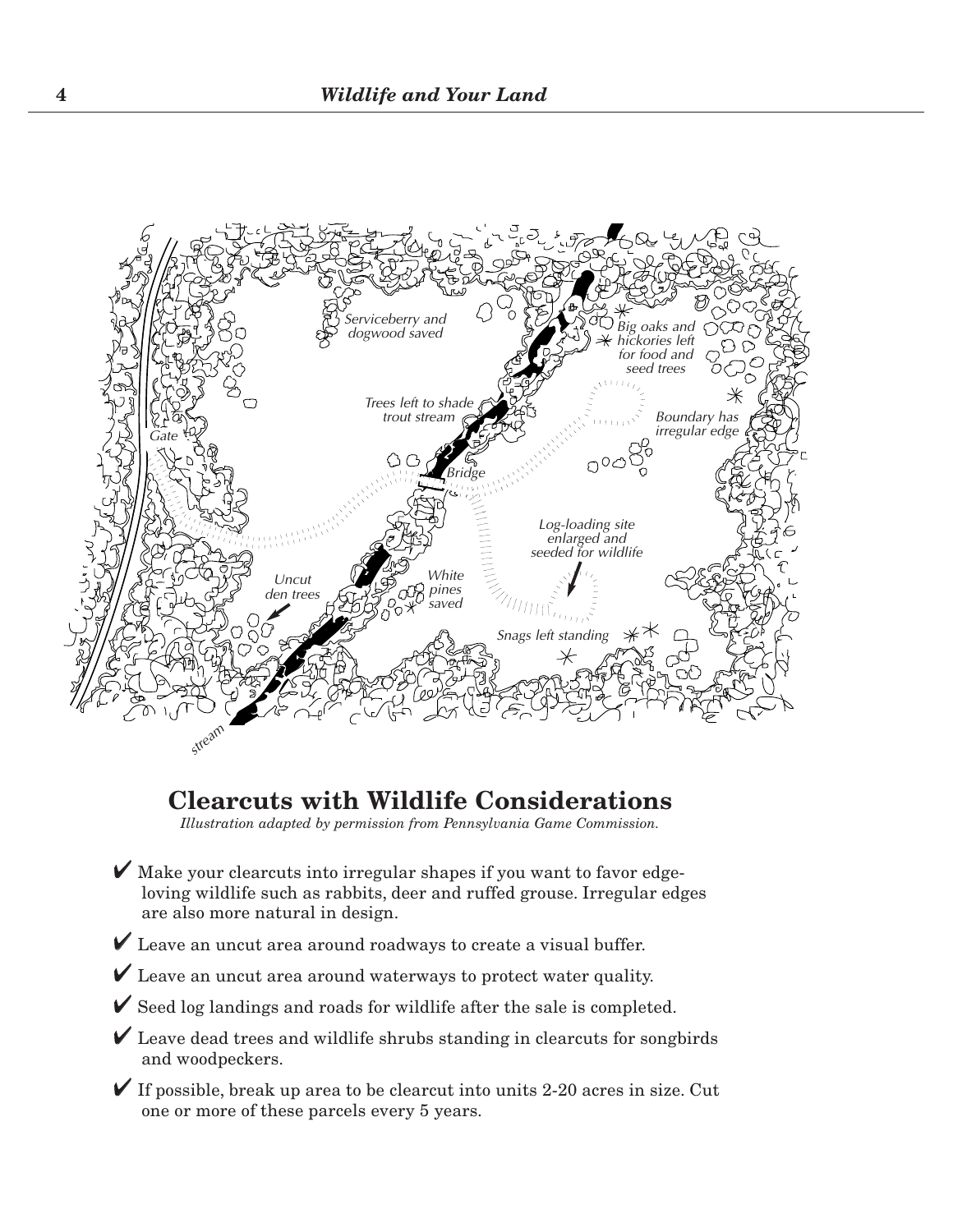# **Aspen: Featured Clearcut Tree**

Aspen is Wisconsin's most well-known tree managed by clearcutting. It's easy to manage, is valued for its pulpwood, and it provides excellent wildlife benefits.

Aspen provides habitat for more wildlife than any other forest type. White-tailed deer, black bear, cottontails, snowshoe hare and beaver thrive on the tasty bark, buds or catkins, leaves and nutritious young sprouts. The soft wood of mature aspen decays easily and forms cavities for northern flying squirrels, blackcapped chickadees, nuthatches and woodpeckers. Chipmunks, voles and shrews also call aspen forests home.

Ruffed grouse love aspen forests. Young stands provide great cover for their broods and mature stands provide shelter as well as nutritious catkins for winter food. The oldest stands attract courting grouse which "drum" for mates atop fallen aspen logs.

Woodcock prefer aspen forests during breeding season, and frequently stop there during migration. Song sparrows, whitethroated sparrows, mourning warblers and chestnut-sided warblers are attracted to young stands while ovenbirds, red-eyed vireos, thrushes, and flycatchers seek out large, older stands. The thick, moist leaf litter and decaying logs provide the perfect hiding place for eastern garter and red-bellied snakes, blue-spotted and eastern tiger salamanders, gray tree frogs and American toads. In spring, chorus frogs and spring peepers sing from temporary ponds that form in depressions in aspen stands.

# *Managing for Aspen*

After Wisconsin's virgin forests were cut, aspen naturally sprouted under the bright sun all across the cutover landscape. Though still common today, this valuable wildlife tree is declining in abundance. One reason is that many landowners are reluctant to clearcut because they prefer older trees. But if done right, clearcutting aspen can provide a variety of ages. And, you'll be amazed at how quickly

the forest grows back. New aspen suckers sprout from roots and can grow 6 to 10 feet in

their first summer—more than one inch a day! If left unmanaged, aspen live about 50 years, decline in vigor, and then are replaced by sugar maple, yellow birch and white ash which have established themselves in the shade of the older aspen. As aspen converts to its shade-loving successors, its associated wildlife community changes along with it.

If you own an older forest of balsam fir or northern hardwoods with two or three healthy aspen trees per acre, you can convert your site back to aspen by clearcutting. Since wildlife managers have found that wildlife abundance varies with the age of the aspen, it's best to manage for aspen in patches. Maintain one quarter of the trees at 1-10 years old; one quarter at 11-20 years; one quarter at 21-30 years and one quarter above 30 years. Cut these blocks in 2- to 20-acre parcels.

Different wildlife like different size openings; ruffed grouse and woodcock like the smaller clearings while deer prefer larger cuts. If you clearcut in 20-acre blocks, leave scattered clumps of mature aspen for their swollen buds (catkins) which provide critical winter food for ruffed grouse.

As always, before you cut, look around you. If your neighbors have recently clearcut their properties, delay your clearcut until their trees just top the decade mark.

Forests are always changing. By letting nature take its course, rather than clearcutting, you are not stopping your forest from changing, but allowing it to change in a different way. If you delay your aspen clearcut too long, the trees will die of old age and eliminate their natural capability to sprout from the roots. Making wise management decisions today can keep your forest productive for wildlife tomorrow.

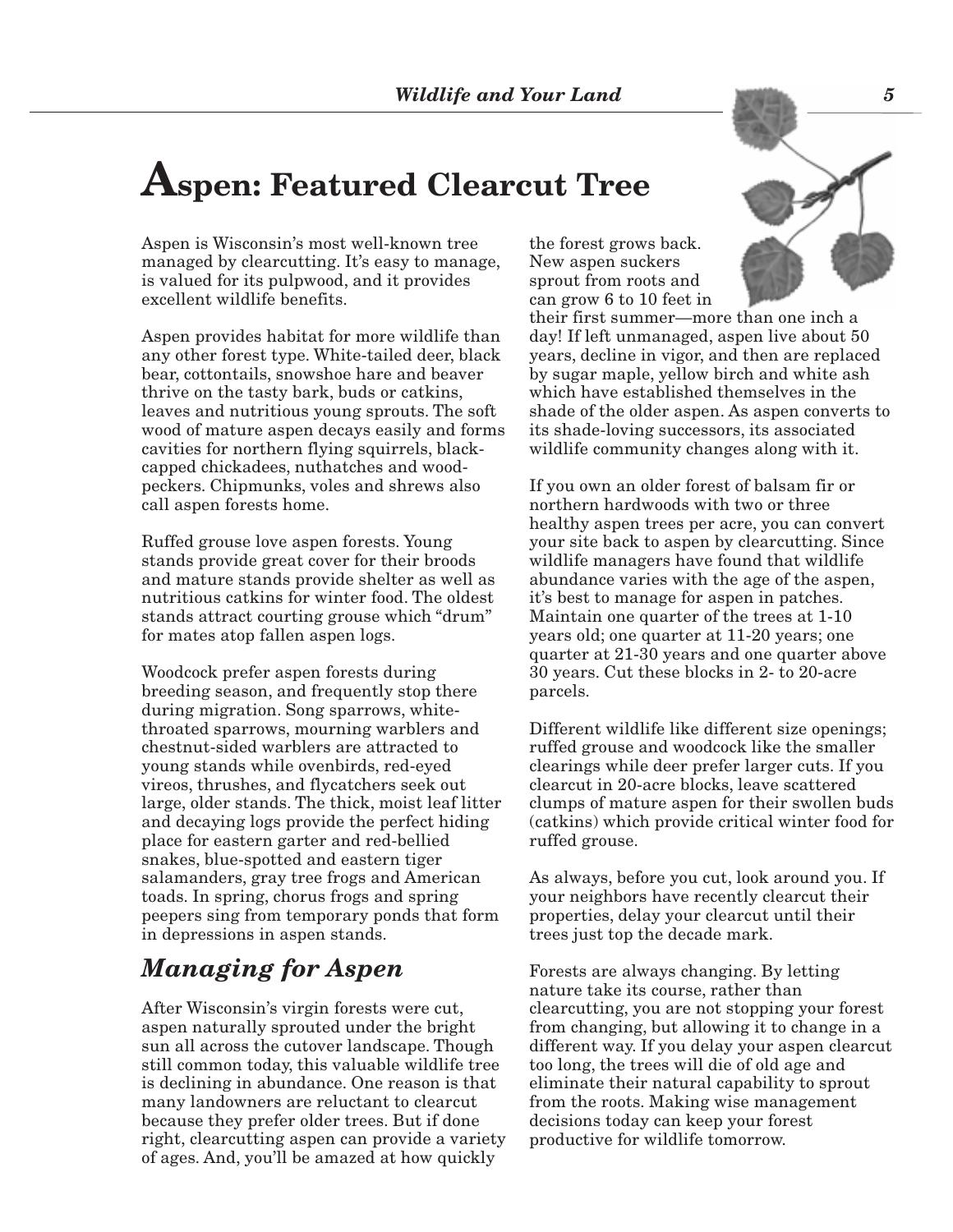#### *2. Shelterwood Cutting For Partial Sun-lovers*

A shelterwood cut involves harvesting trees in at least two cuts. This method is used to regenerate trees that favor partialsun conditions such as oak, hickory, white spruce and white cedar. The first cut allows more light to reach the forest floor and prompts tree seedlings to sprout and grow beneath the shade of the shelterwood trees. You will need to mark the trees you want preserved as shelterwood trees before the first cut—these are usually the more mature and bountiful nut producers. Once the new seedlings have become well established, the shelterwood trees are removed. After both cuts, sunlight prompts a flourish of foodproducing grasses, shrubs, brambles and vines—a potential boon for wildlife.



# **Oak: Featured Shelterwood Tree**

Oaks produce acorns and wildlife seek out acorns more than any other food. They provide energy-rich and nutritious food for deer, bears, gray and fox squirrels, chipmunks, raccoons and mice. Many birds, from blue jays, nuthatches, red-bellied and redheaded woodpeckers to wild turkeys, grouse, wood ducks, and quail include acorns in their diet.

In addition to acorns, oaks have light, open canopies which encourage brush and grass growth that provides excellent forage and cover. In addition, the trunks and large limbs often rot out before the tree actually dies, providing excellent den sites for cavity dwelling birds and mammals. Raccoons, foxes, and pileated woodpeckers are some of the larger inhabitants of oak cavities.

Oak twigs provide browse which is highly sought after by deer, cottontails, mice and voles. The leaves and deep furrowed bark hide insects which provide food to a variety of songbirds such as great-crested flycatchers, scarlet tanagers, red-eyed vireos, and Blackburnian warblers. The ground litter under an oak's sprawling branches supports many insects, toads, blue-spotted salamanders, hognose and fox snakes, rufous-sided towhees, whip-poor-wills, and brown thrashers.

# *Managing for Oak*

Concern has arisen about the future of Wisconsin's slow-growing oak woodlands. Prized for their timber and firewood values, oaks are being harvested at an alarming rate. In southwestern and central parts of the state, harvest has exceeded growth by more than 30 percent. In addition, some oak forests are being replaced by shade tolerant trees such as maple, basswood and ash.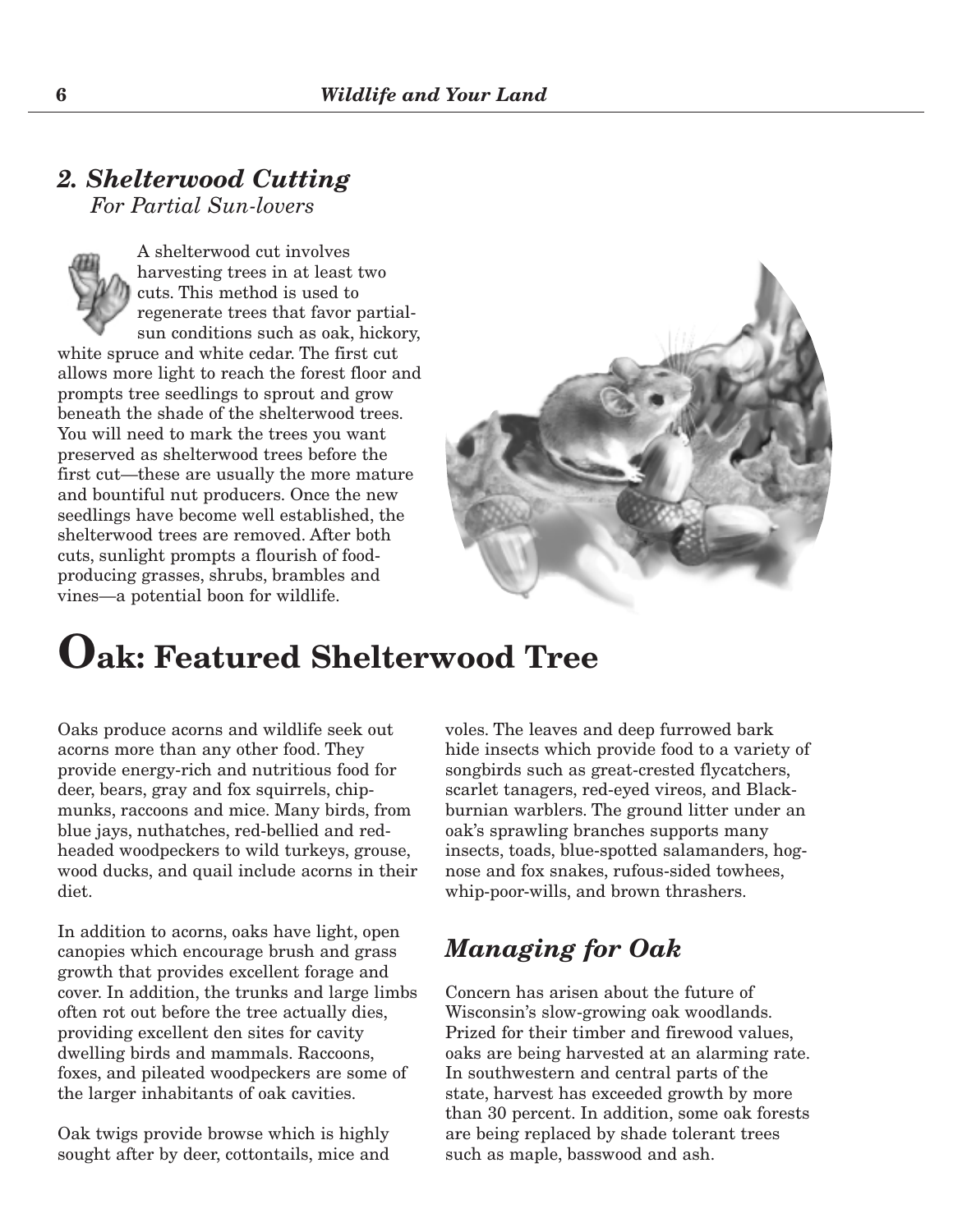That's because we have stopped the wild fires that historically held back succession yet didn't harm the fire-tolerant oaks.

Fortunately, foresters have developed management techniques that have proven successful at regenerating oaks. While the following practices are similar for all oak types, consult with your local forester or wildlife manager before implementing any management strategy.

### *Planting Oaks and Acorns*

If you have patience and the money, consider planting oak seedlings or acorns.

Purchase seedlings in bulk quantities from DNR nurseries or buy them from commercial nurseries. Gather acorns for planting as they ripen and fall. To weed out the duds, place fresh acorns in water and discard the floaters. Then, plant a **lot.** Germination is low with this method because hungry squirrels and other critters dig up the nuts. If you're planting a small plot, a simple chicken wire fence can protect the seeds. Be sure to plant white oak acorns the same fall you collect them. Red oak acorns can either be planted that fall or the following spring if kept in cold storage. Ask your DNR forester for specifics.

Always plant seedlings and acorns in areas where weeds have been controlled. To prevent new grasses and weeds from out-competing your seedlings, manually weed small plots and apply herbicides on larger plots. To prevent damage from browsing deer, rabbits and mice, protect oak seedlings with plastic cylinders or other tree-protecting devices.



### *Shelterwood Cutting*

Shelterwood cutting is the most common method of oak regeneration, though clearcutting is sometimes used. Both require careful management. Shelterwood and clearcutting lets in sunlight that encourages oak seedlings. But increased sunlight also encourages other, often faster growing, plants to flourish. If left unchecked, these plants will out-compete the oak for water and nutrients and will eventually shade out and kill the oak seedlings. To prevent this, you may need to apply herbicides, conduct a controlled burn or lightly graze the woodlot. Get assistant from a DNR wildlife manager or forester before attempting weed control.

To conduct a shelterwood cut, first harvest 30-60% of the trees in your woodlot, but leave the largest, healthiest and most prolific acorn producers. These trees provide the seed source needed for the next generation of oaks in your stand. After about 3 to 8 years, when oak saplings are established and regeneration is considered adequate, harvest most of the remaining trees. Again, keep a few mature acorn producers; it will be years before the young trees can produce acorns of their own.

Since oaks typically produce a good acorn crop only once every 3-5 years, promote a variety of oak types if you have them. This will help ensure a reliable acorn crop even if one variety fails to produce in a given year.

To promote oaks in mixed hardwood forests, remove select maple, basswood, ash, and elm trees. Manage for weeds and brush as mentioned above.

Oaks are one of Wisconsin's most valuable resources. Your efforts to maintain oak on your property will reward you with a lifetime of wildlife habitat and the beauty of owning and protecting an oak woodland.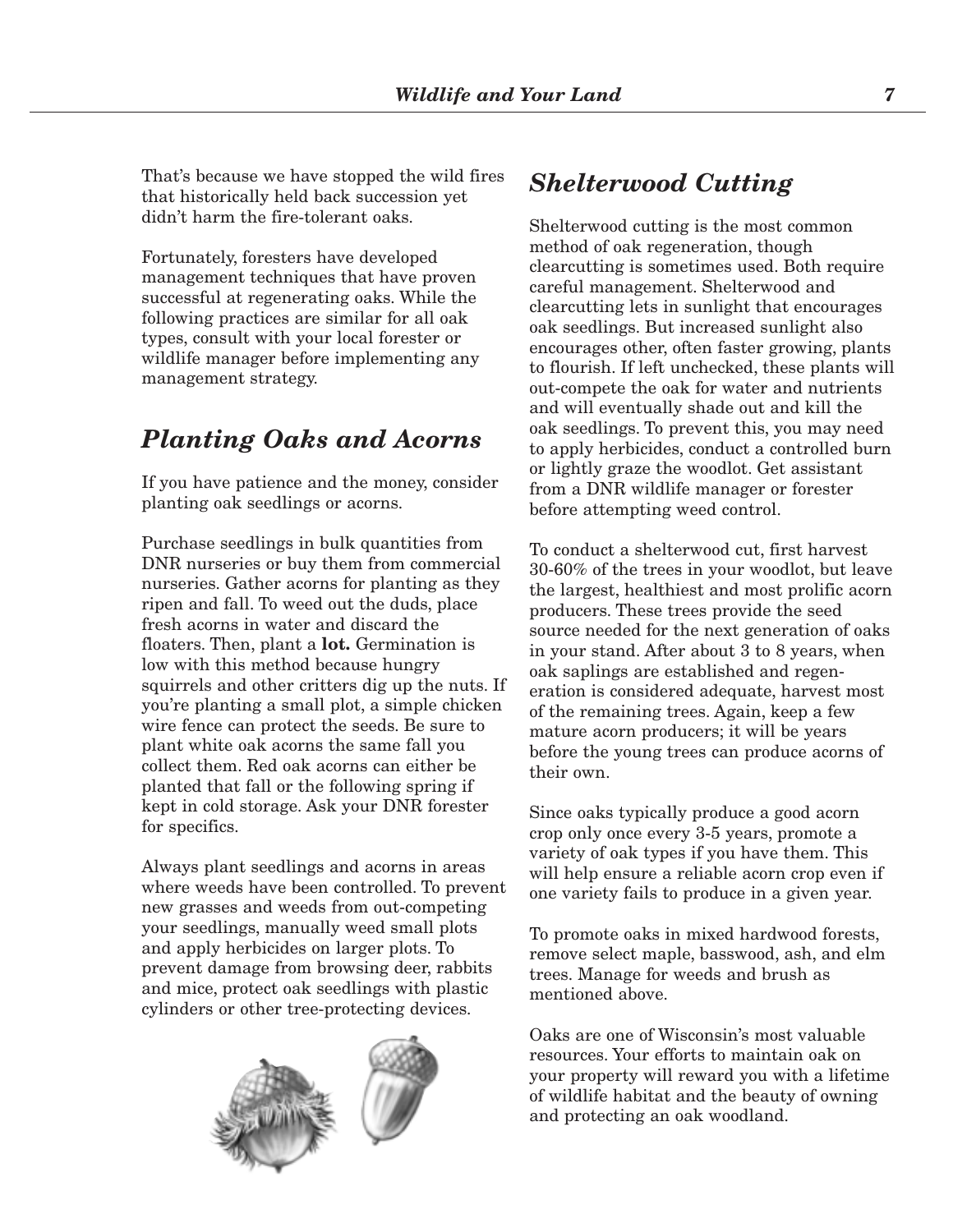#### *3. Selection Cutting Made for the Shade*

Selection cutting is used to regenerate shade-tolerant trees such as white ash, sugar maple, basswood and balsam fir. Selection cutting involves the removal of individual or small groups of trees from a diverse range of tree sizes and ages. The result is a variety of food and cover options for wildlife, from brush to tall trees, and from evergreen to leafy trees. Woodpeckers, deer, salamanders, ovenbirds, gray foxes and goshawks thrive in this diverse habitat. The small openings you create through selection harvesting promote new saplings and also provide grasses for wildlife.



#### **Selection Cutting with Wildlife Considerations**

- $\checkmark$  Save a variety of mature nut-producers such as oak, hickory, beech, walnut, and butternut trees. Since the average oak tree produces an acorn crop just once every 3- 5 years, a variety of nut producers will ensure a consistent supply of food during off years.
- $\checkmark$  To produce adequate food for wildlife throughout any given year, you will need at least 25 nut trees, 14 inches or more in diameter per acre.
- $\checkmark$  Avoid cutting old trees with sprawling branches. They often produce abundant nut crops and can make good den trees.
- $\triangledown$  Protect seed- and berry-producing shrubs in the understory, especially those that hold their berries during winter such as dogwood, elderberry, alder, mulberry, blueberry, blackberry and wild grape. When nut production is low, these fruits become primary food sources.
- $\checkmark$  Leave plenty of space between trees to encourage wildlife shrubs. If you need a rule of thumb, take the diameter (in inches) of a given tree and double it. Then simply drop the inches and call them feet instead. For example, for a tree 15 inches in diameter you'd leave about 30 feet between it and its nearest competitor.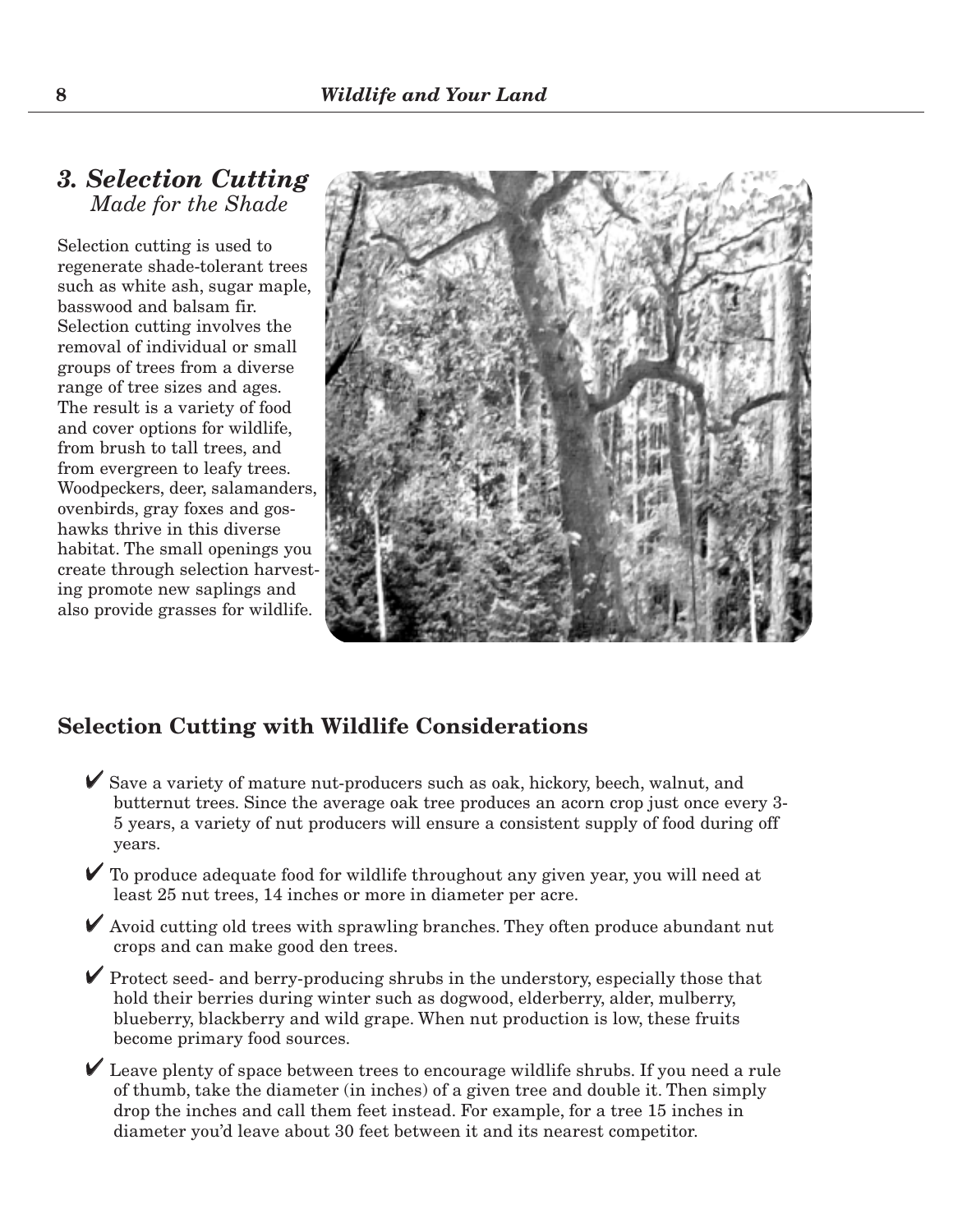# **Hemlock: Featured Selection Cut Tree**

Wisconsin has a variety of evergreen trees. Eastern hemlock is one of the most majestic. This tree sprouts in moist soils beneath the shade of more sun-loving trees. It can remain, stunted, for 25 to 200 years under shady conditions until windthrow or fire opens the canopy and lets sun in. It then grows very quickly.

Though hemlock's market value is low, its wildlife value is high. Wildlife use hemlock as single trees, small clumps, in pure stands or as a component in mixed hardwood stands. Hemlock provides food and shelter for whitetailed deer, yellow-bellied sapsuckers and solitary vireos. Black-throated blue warbler, black-throated green warbler and Blackburnian warbler nest in thick hemlock groves as do the veery and junco. The seeds from hemlock cones provide food for red crossbills, pine siskins, chickadees and red squirrels. Sharp-shinned hawks, ravens, deer and more take refuge from winter winds and deep snow within dense hemlock stands.

Mature hemlock spreads its dark green branches so densely that only a passing



### *Managing for Hemlock*

Because hemlock regenerates in shade, selection cutting is the best cutting method. However, if you have pure stands of hemlock, it's best to leave small hemlock groves, about several acres in size, uncut. This is particularly significant along swamp edges and in hardwood stands located adjacent to wintering areas.

Although hemlock was once very common in northern Wisconsin, past logging and fire has drastically reduced its distribution and abundance. Today, hemlock's main range includes north central and northeastern Wisconsin but outliers can be found on rocky north-facing slopes of the Baraboo Range in southern Wisconsin. Manage it with care.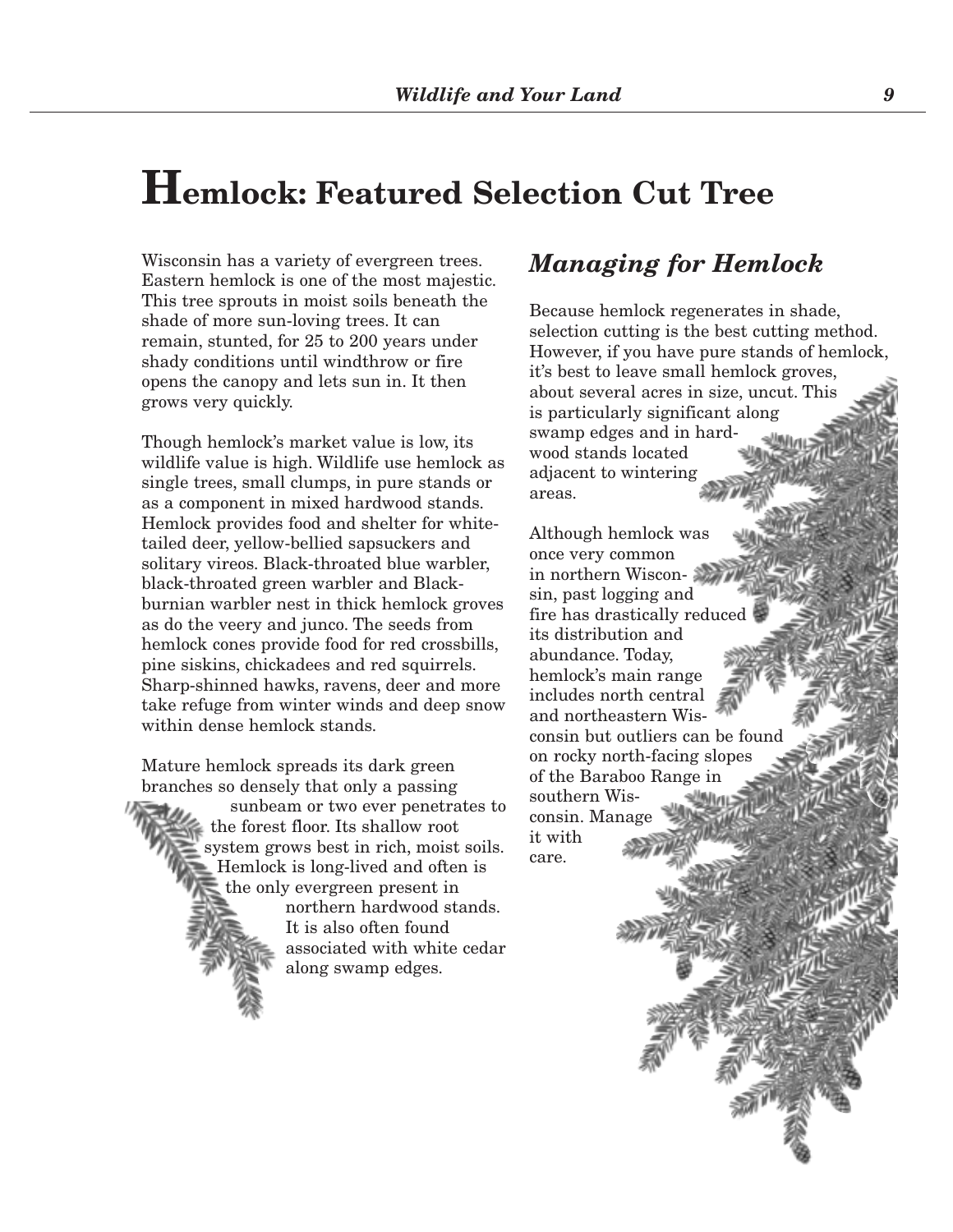# **Summary of Timber Management Practices**







Red Pine Black Spruce

**Clearcut Shelterwood Selection**

*Sun-Loving Trees Partial Sun-Loving Trees Shade-Loving Trees* 

Aspen Oak Ash Birch White Cedar Basswood Tamarack White Spruce Maples Jack Pine Hickory Balsam Fir

Remember, different trees require different amounts of sunlight to flourish. In turn, these trees attract different kinds of wildlife to your property. How you manage your woodlot will, in part, determine the types of wildlife you will likely see. Illustration adapted by permission from the Minnesota Department of Natural Resources.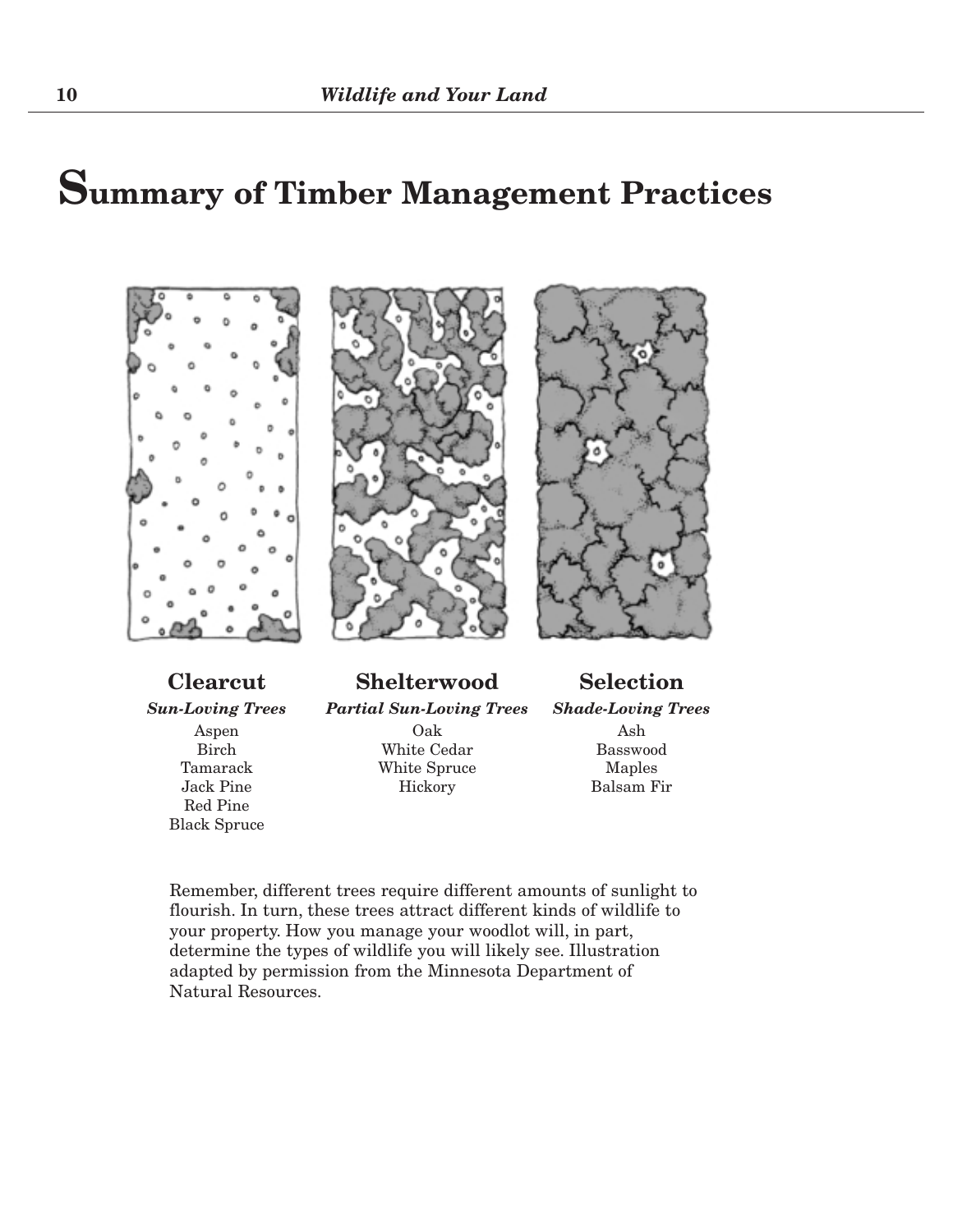# **General Timber Management Guidelines**

No matter what timber harvest methods you decide to use, keep in mind three basic principles: protect dead wood; protect perch and nest trees and clean your house, not your woods. Once you have decided which trees you want to save for wildlife, mark the trees clearly with the help of a professional forester. If you are working with commercial timber harvesters, be sure to give them your wildlife goals in writing. This will help ensure that the wildlife trees and shrubs you want protected will not be cut by accident.

# *1. Protect Dead Wood*

 $\vee$  Check dead and dying trees for active wildlife dens and nests before cutting; avoid cutting inhabited trees.

Y Preserve at least one to six dead trees per acre.

 $\vee$  Save at least one tree of any size per acre with broken tops, woodpecker holes, fungal growth or bark wounds. This indicates a future den or cavity tree.

# *2. Protect Perch and Nest Trees*

 $\vee$  Save large pines for eagle and osprey nest trees if you live near a lake or large river.

Y Save large oaks, maples and other longlived trees, especially those located near waterways or on south- and east-facing slopes in southern Wisconsin. They may be used as roosts and perches by wild turkeys, songbirds and hawks.

# *3. Clean Your House, Not Your Woods*

- Y Build brush piles from tree tops and woody debris which remain after harvest.
- Y Leave dead wood on the ground for chipmunks, snakes, salamanders, insects and other small creatures.
- $\vee$  Leave small trees and shrubs for wildlife food and cover.
- Y Seed log landings and roads with perennial grasses and legumes and maintain in an open condition if you are managing for edge-loving wildlife.